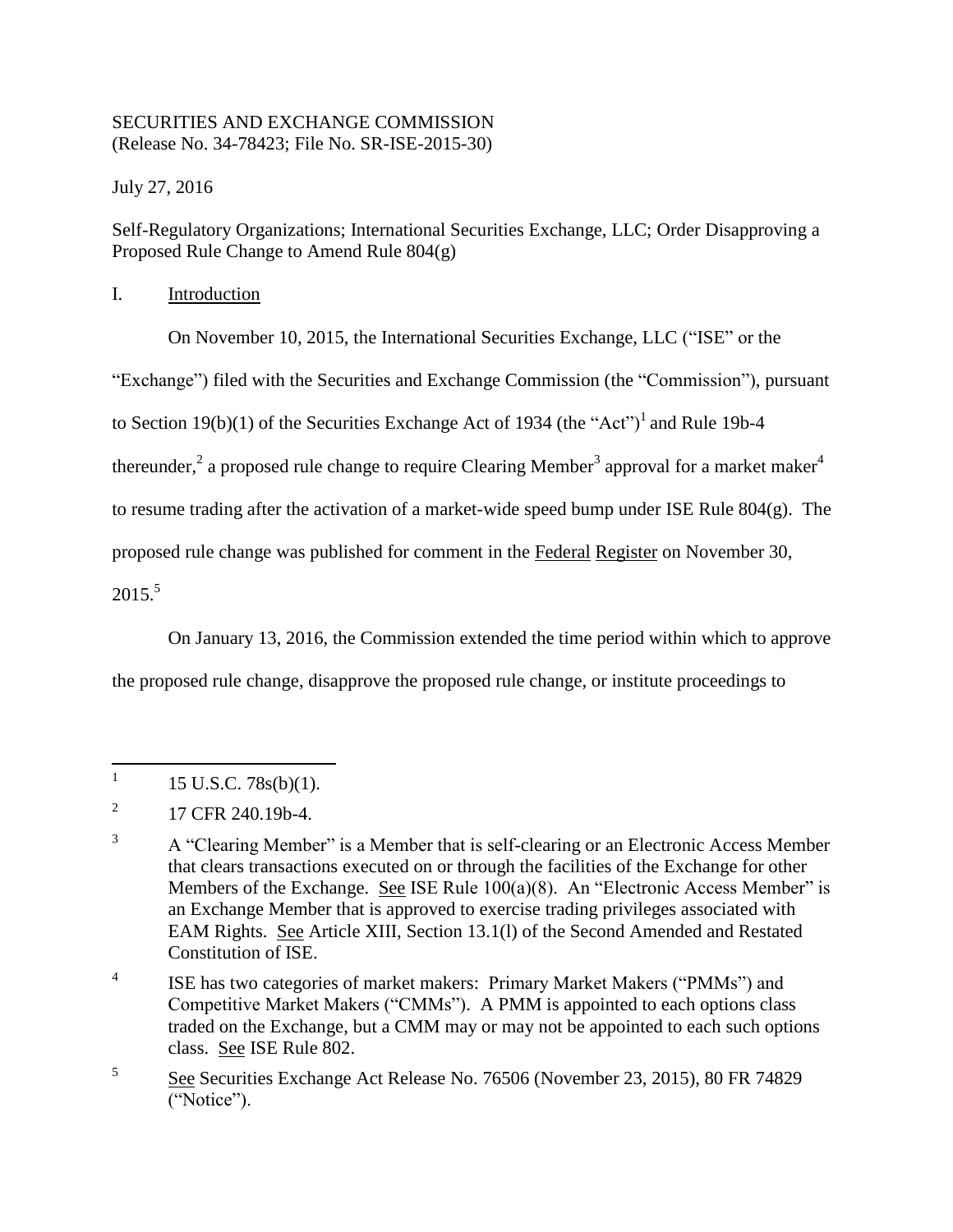determine whether to disapprove the proposed rule change to February 28, 2016.<sup>6</sup> On February 26, 2016, the Commission instituted proceedings under Section  $19(b)(2)(B)$  of the Act<sup>7</sup> to determine whether to approve or disapprove the proposed rule change.<sup>8</sup> Specifically, the Commission instituted proceedings to allow for additional analysis of, and input from commenters with respect to, the proposed rule change's consistency with Section 6(b)(5) of the Act.<sup>9</sup> On May 26, 2016, the Commission extended the time period for Commission action on the proceedings to determine whether to disapprove the proposed rule change.<sup>10</sup> The Commission did not receive any comments on the proposed rule change and the Exchange did not submit a response to the Commission's order instituting proceedings. This order disapproves the proposed rule change.

## II. Description of the Proposal

The Exchange has an automated quotation adjustment functionality that is governed by its Rule 804(g)(1) (for regular orders) and Supplementary Material .04 to Rule 722 (for complex orders). Pursuant to these Rules, the Exchange will automatically remove a market maker's quotations in all series of an options class or in all complex order strategies of an options class when, during a specified time period, the market maker exceeds certain execution parameters.<sup>11</sup> All market makers are required by ISE to provide these specific parameters. Additionally, the Exchange will automatically remove a market maker's quotes in all classes when, during a

<sup>10</sup> See Securities Exchange Act Release No. 77928, 81 FR 35409 (June 2, 2016).

<sup>11</sup> See ISE Rule 804(g)(1) and Supplementary Material .04 to Rule 722 for a description of the parameters. The time period is specified by the market maker.

 6 See Securities Exchange Act Release No. 76893, 81 FR 3217 (January 20, 2016).

<sup>7</sup> 15 U.S.C. 78s(b)(2)(B).

<sup>8</sup> See Securities Exchange Act Release No. 77246, 81 FR 11305 (March 3, 2016) ("Order Instituting Proceedings").

<sup>9</sup> 15 U.S.C. 78f(b)(5).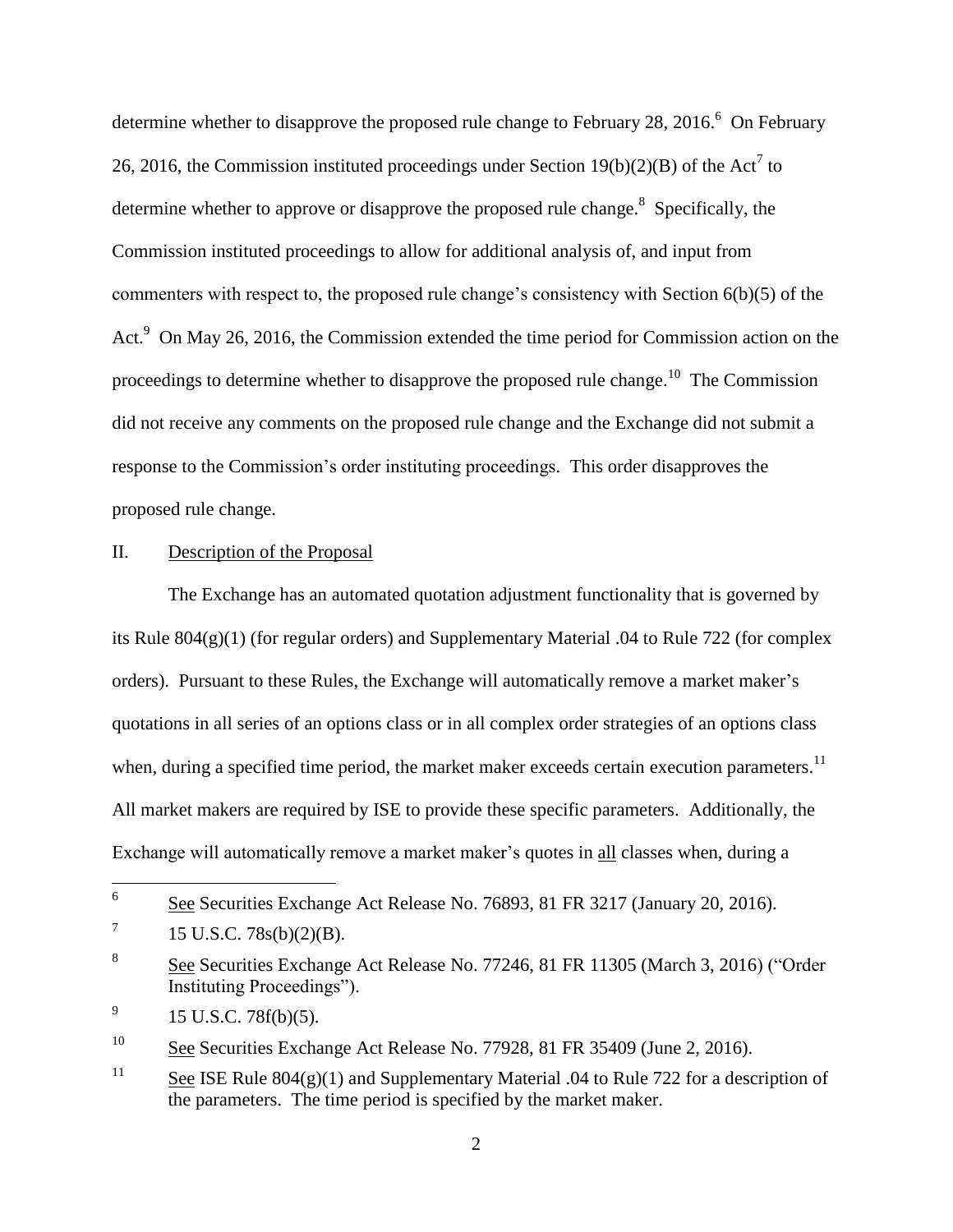specified time period, the total number of quote removal events ("curtailment events") described in Rule 804(g)(1) and in Supplementary Material .04 to Rule 722 exceed a specified market-wide parameter ("market-wide speed bump").<sup>12</sup> As with the functionality to remove all option series of an options class or complex order strategies of an options class, all market makers are required by ISE to specify a market-wide parameter. The market-wide speed bump is available for quotes only on ISE or across both ISE and ISE's affiliated exchange, ISE Gemini, LLC.<sup>13</sup> The Exchange states that, after a market-wide speed bump is triggered and the trading system removes all of a market maker's quotes, the market maker may re-enter the market and resume trading upon notification to the Exchange's Market Operations.<sup>14</sup>

Under the proposal, the Exchange seeks to amend the process by which market makers can re-enter the market. Specifically, the proposal requires Clearing Member approval before a market maker can resume trading after triggering a market-wide speed bump.<sup>15</sup> Following a market-wide speed bump, the proposed rule requires: (1) a market maker to notify its Clearing Member(s) when it is ready to resume trading; and (2) each applicable Clearing Member to inform the Exchange directly when its authorization has been given for the market maker to resume trading.<sup>16</sup> In order to "facilitate a better response time" from Clearing Members so that a market maker can re-enter the market, the proposal also allows the Exchange staff to notify

<sup>12</sup> See ISE Rule  $804(g)(2)$ . The time period for a market-wide speed bump is also specified by the market maker.

<sup>13</sup> Id.

<sup>&</sup>lt;sup>14</sup> See Notice, supra note 5, at 74830.

<sup>&</sup>lt;sup>15</sup> See proposed Rule  $804(g)(2)$ .

<sup>&</sup>lt;sup>16</sup> See id.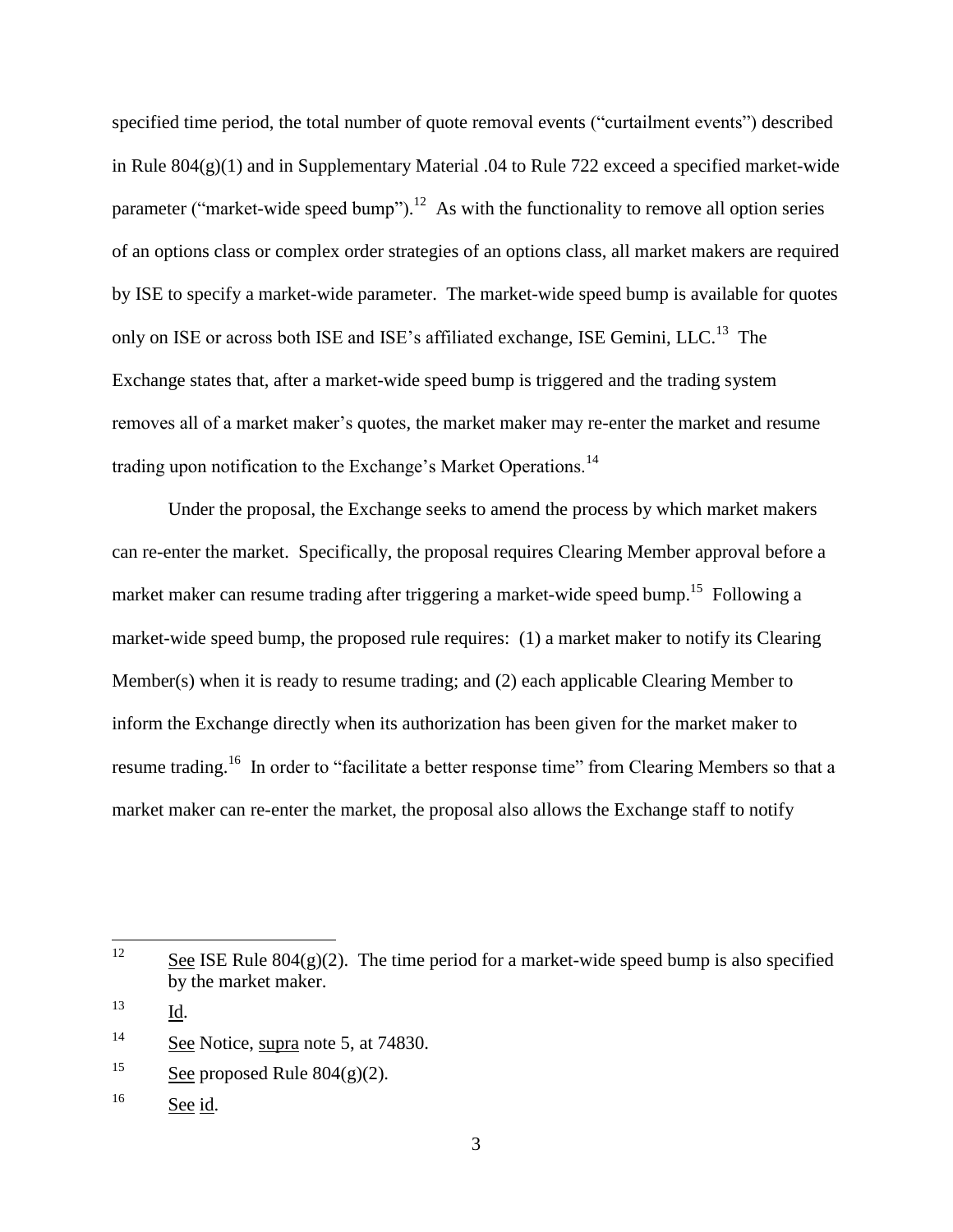Clearing Member(s) when a market maker's quotes have been removed pursuant to the marketwide speed bump.<sup>17</sup>

## III. Discussion and Commission Findings

Under Section 19(b)(2)(C) of the Act,<sup>18</sup> the Commission shall approve a proposed rule change of a self-regulatory organization if it finds that such proposed rule change is consistent with the requirements of the Act and the rules and regulations thereunder that are applicable to such organization.<sup>19</sup> The Commission shall disapprove a proposed rule change if it does not make such a finding.<sup>20</sup> Rule 700(b)(3) of the Commission's Rules of Practice states that the "burden to demonstrate that a proposed rule change is consistent with the Exchange Act and the rules and regulations issued thereunder … is on the self-regulatory organization that proposed the rule change" and that a "mere assertion that the proposed rule change is consistent with those requirements  $\ldots$  is not sufficient."<sup>21</sup>

After careful consideration, the Commission does not find that the proposed rule change is consistent with the requirements of the Act and the rules and regulations thereunder applicable

<sup>20</sup> See 15 U.S.C. 78s(b)(2)(C)(ii); <u>see also</u> 17 CFR 201.700(b)(3).

<sup>17</sup> See id.

 $18$  15 U.S.C. 78s(b)(2)(C).

 $\frac{19}{2}$  See 15 U.S.C. 78s(b)(2)(C)(i).

<sup>&</sup>lt;sup>21</sup> See 17 CFR 201.700(b)(3). "The description of a proposed rule change, its purpose and operation, its effect, and a legal analysis of its consistency with applicable requirements must all be sufficiently detailed and specific to support an affirmative Commission finding. Any failure of a self-regulatory organization to provide the information elicited by Form 19b-4 may result in the Commission not having a sufficient basis to make an affirmative finding that a proposed rule change is consistent with the Exchange Act and the rules and regulations issued thereunder that are applicable to the self-regulatory organization." Id.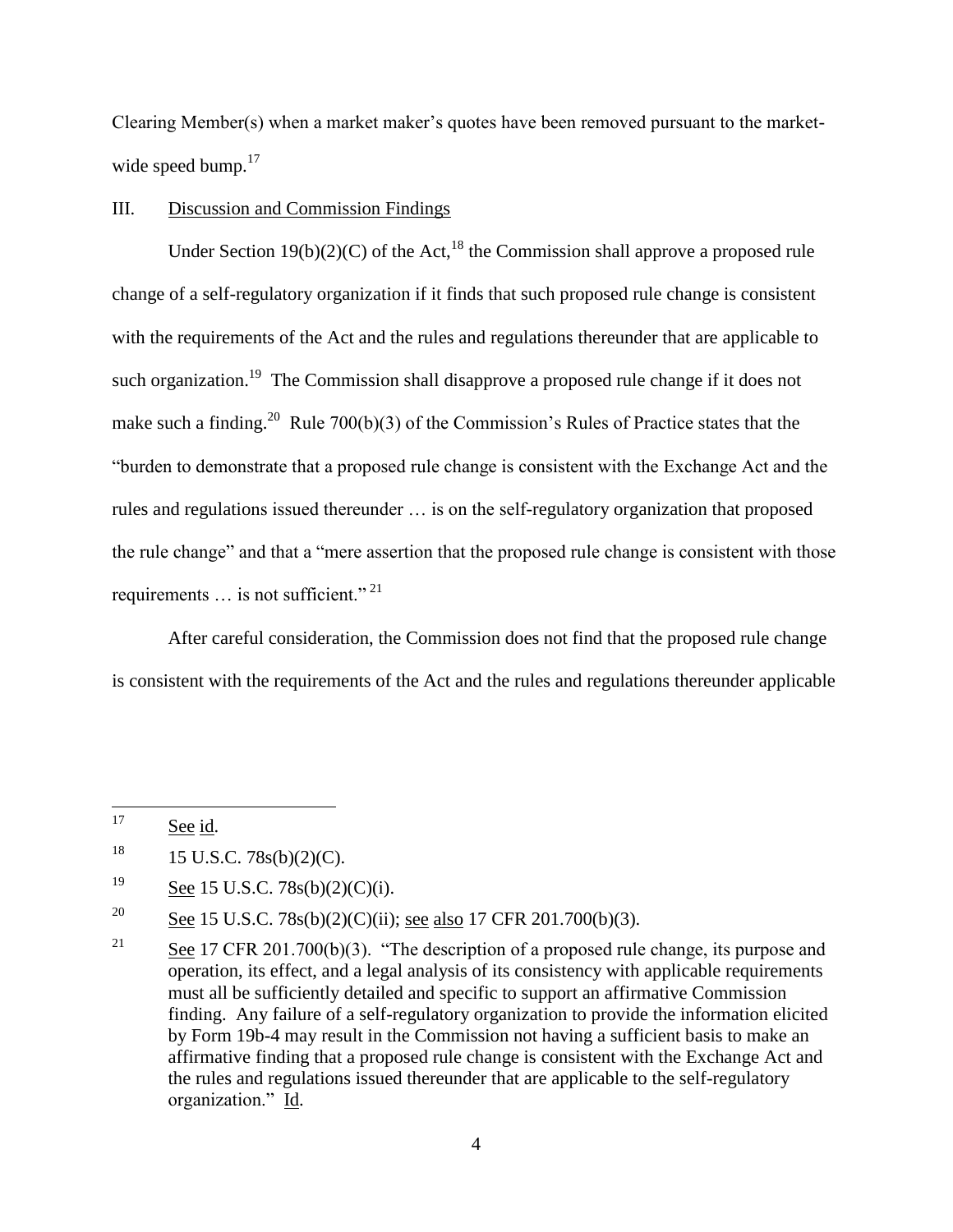to a national securities exchange.<sup>22</sup> In particular, the Commission does not find that the proposed rule change is consistent with Section  $6(b)(5)$  of the Act,<sup>23</sup> which, among other things, requires that the rules of a national securities exchange be designed to prevent fraudulent and manipulative acts and practices, to promote just and equitable principles of trade, to remove impediments to and perfect the mechanism of a free and open market and a national market system and, in general, to protect investors and the public interest.

The Commission has stated in the past that, because market makers receive favorable treatment from an exchange, they must also be subject to sufficient and commensurate affirmative obligations, including the obligation to hold themselves out as willing to buy and sell options for their own account on a regular or continuous basis.<sup>24</sup> Accordingly, under ISE's current rules, a market maker must enter continuous quotations for the options classes to which it is appointed.<sup>25</sup> In return, the market maker receives certain benefits, including participation entitlements<sup>26</sup> and an exception from the prohibition in Section 11(a) of the Act.<sup>27</sup>

The Exchange proposes to require Clearing Member approval before a market maker can resume trading after triggering a market-wide speed bump. The Exchange states in its filing that

 $22\,$ In disapproving the proposed rule change, the Commission has considered the proposed rule's impact on efficiency, competition, and capital formation. 15 U.S.C. 78c(f).

<sup>&</sup>lt;sup>23</sup> 15 U.S.C. 78f(b)(5).

<sup>&</sup>lt;sup>24</sup> See, e.g., Securities Exchange Act Release No. 68341 (December 3, 2012), 77 FR 73065, 73076 (December 7, 2012) (approving the application of Miami International Securities Exchange, LLC for registration as a national securities exchange); Securities Exchange Act Release No. 70050 (July 26, 2013), 78 FR 46622 (August 1, 2013) (approving the application of Topaz Exchange, LLC for registration as a national securities exchange); Securities Exchange Act Release No. 76998 (January 29, 2016), 81 FR 6066 (February 4, 2016) (approving the application of ISE Mercury, LLC for registration as a national securities exchange).

<sup>&</sup>lt;sup>25</sup> See ISE Rule  $804(e)$ .

 $26$  See, e.g., ISE Rule 713.

<sup>&</sup>lt;sup>27</sup> 15 U.S.C. 78 $k(a)$ .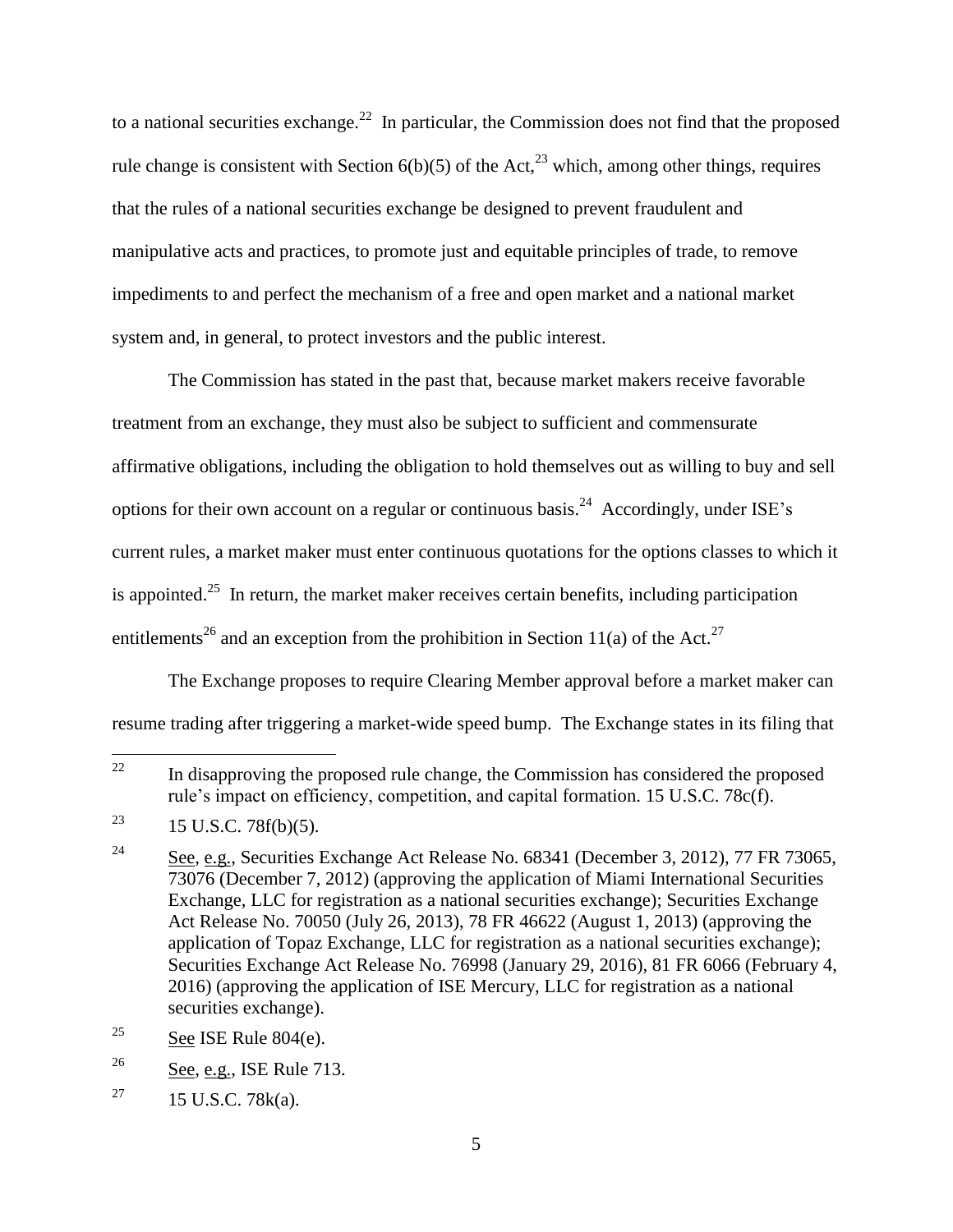the Clearing Member should approve a market maker's re-entry into the market after a marketwide speed bump because the Clearing Member guarantees the market maker's trades and bears the ultimate financial risk associated with the transactions.<sup>28</sup> The Exchange notes that, while not all market makers are Clearing Members, all market makers require a Clearing Member's consent to clear transactions on their behalf in order to conduct business on the Exchange.<sup>29</sup> The Exchange asserts that the proposed rule change will permit Clearing Members to better monitor and manage the potential risks assumed by market makers and will provide Clearing Members with greater control and flexibility over their risk tolerance and exposure.<sup>30</sup> The Exchange further contends that, "[w]hile in some cases [the proposed rule change] may result in a minimal delay for a market maker that wants to reenter the market quickly following a market-wide speed bump, the Exchange believes that Clearing Member approval…ensure[s] that the market maker does not prematurely enter the market without adequate safeguards... $^{31}$ 

As noted above, on February 26, 2016, the Commission instituted proceedings under Section 19(b)(2)(B) of the Act<sup>32</sup> to determine whether to approve or disapprove the proposed rule change.<sup>33</sup> In the order instituting proceedings, the Commission noted that the Exchange does not address how the proposal would impact the continuous quoting obligations of market makers and

<sup>28</sup> See Notice, supra note 5, at 74830.

<sup>&</sup>lt;sup>29</sup> Each market maker authorized to trade on the Exchange must obtain from a Clearing Member a "Market Maker Letter of Guarantee" wherein the Clearing Member accepts financial responsibility for all Exchange transactions made by the market maker. See ISE Rule 808.

<sup>&</sup>lt;sup>30</sup> See Notice, supra note 5, at 74830. Under ISE's current rules, the Exchange may share any Member-designated risk settings in the trading system with the Clearing Member that clears transactions on behalf of the Member. See ISE Rule 706(a).

 $31$  See Notice, supra note 5, at 74830.

 $32 \t15$  U.S.C. 78s(b)(2)(B).

<sup>33</sup> See Securities Exchange Act Release No. 77246, 81 FR 11305 (March 3, 2016) ("Order Instituting Proceedings").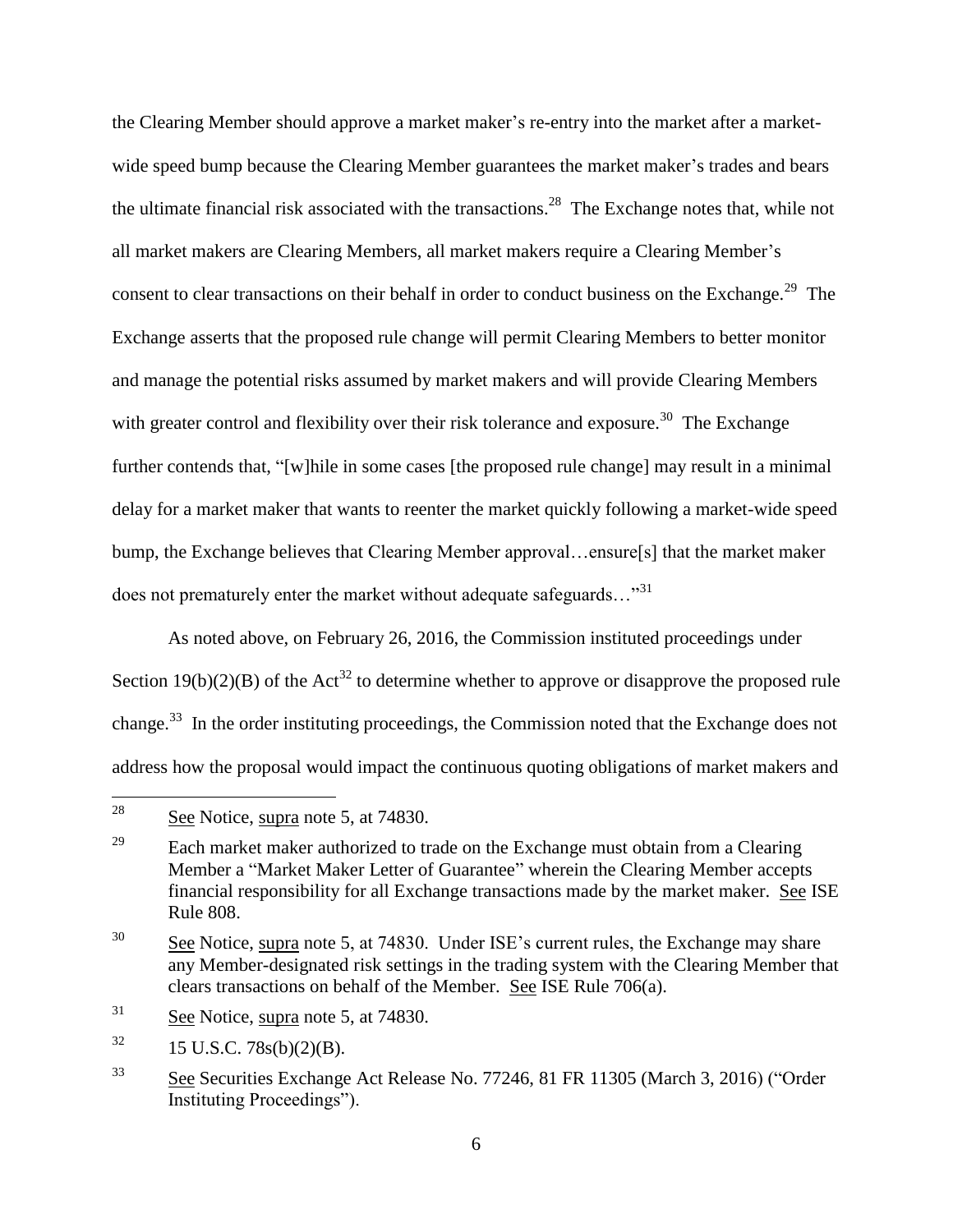provided no basis for its statement that the proposed rule would result in only a "minimal delay" for a market maker seeking to resume quoting following a market-wide speed bump. Accordingly, the Commission stated that the proposed rule change raises questions regarding the ability of market makers to meet their quoting obligations, and whether the proposed rule change is consistent with the requirements of Section  $6(b)(5)$  of the Act. The Exchange did not respond to the issues raised in the Commission's order instituting proceedings.

The Commission does not believe the Exchange has met its burden to demonstrate that the proposed rule change is consistent with the Act and the rules and regulations issued thereunder. The Exchange proposes to require Clearing Member approval before a market maker can resume trading following a market-wide speed bump so that Clearing Members can better monitor and manage their potential risks. Providing this additional risk management tool to Clearing Members, however, necessarily will delay the resumption of quoting by market makers and the resulting potential market quality benefits to all users of the Exchange. Although the Exchange states that any delay would be minimal, it provides no evidence to support that assertion. The Exchange also has not explained why Clearing Member risks cannot effectively be addressed through other means, such as bilateral, contractual arrangements between Clearing Members and market makers that do not impede a market maker's ability to promptly resume quoting and enhance the Exchange's market quality.

Accordingly, the Commission does not believe that the Exchange has met its burden to demonstrate that the proposed rule change is consistent with the requirements of the Act and the rules and regulations thereunder. In particular, the Commission does not find that the proposed rule change is consistent with the requirements of Section  $6(b)(5)$  of the Act, which requires that the rules of an exchange, among other things, be designed to promote just and equitable

7